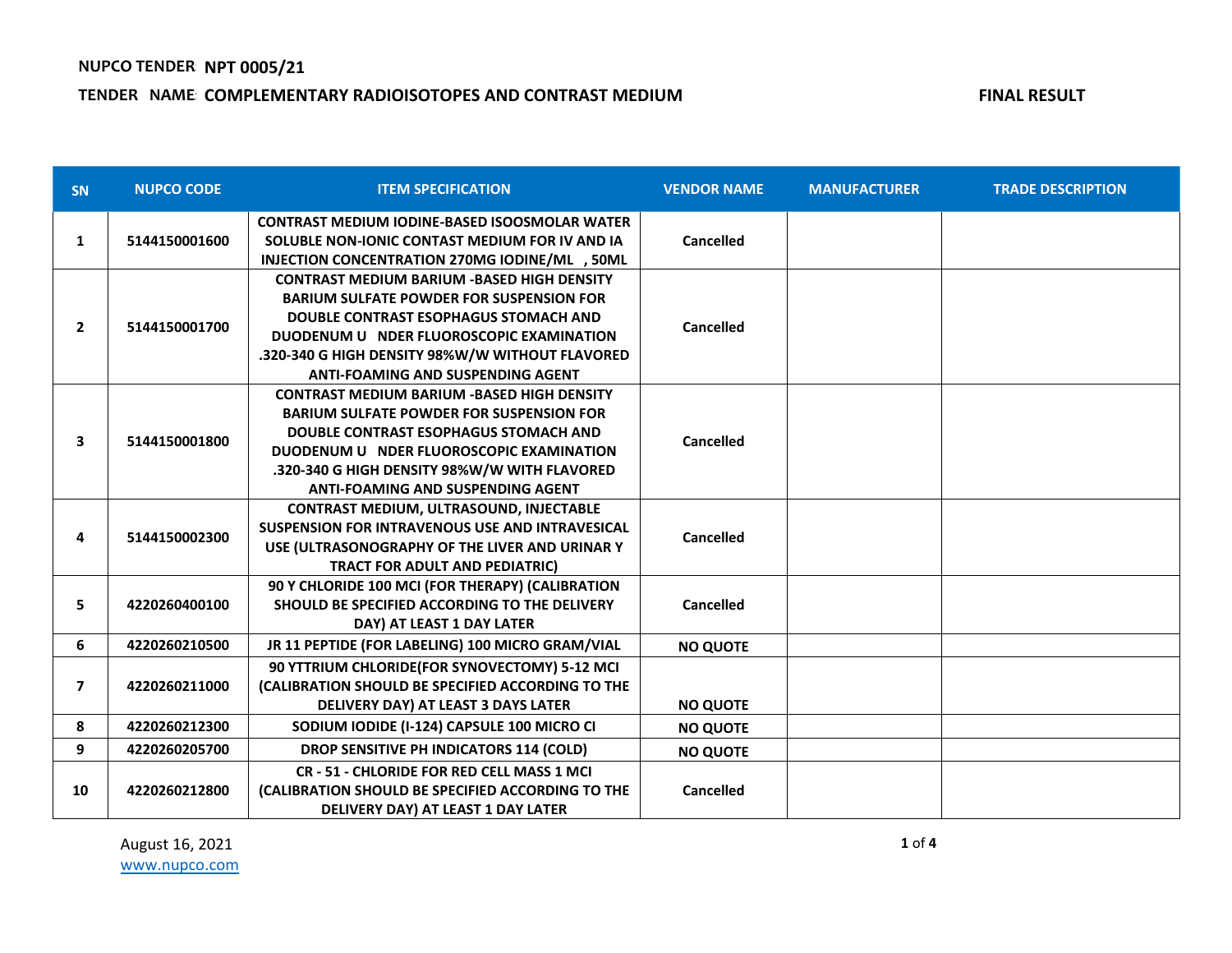# **NUPCO TENDER: NPT 0005/21**

### **TENDER NAME: COMPLEMENTARY RADIOISOTOPES AND CONTRAST MEDIUM FINAL RESULT FINAL RESULT**

| <b>SN</b> | <b>NUPCO CODE</b> | <b>ITEM SPECIFICATION</b>                                                                                                                                                                                                                                                    | <b>VENDOR NAME</b> | <b>MANUFACTURER</b> | <b>TRADE DESCRIPTION</b> |
|-----------|-------------------|------------------------------------------------------------------------------------------------------------------------------------------------------------------------------------------------------------------------------------------------------------------------------|--------------------|---------------------|--------------------------|
| 11        | 4220260212900     | TILMANOCEPT 50 MICRO GRAM (FOR LABELING WITH 99<br><b>TC) VIAL</b>                                                                                                                                                                                                           | <b>NO QUOTE</b>    |                     |                          |
| 12        | 4220260213100     | DPD (FOR LABELING WITH 99 TC) VIAL                                                                                                                                                                                                                                           | <b>NO QUOTE</b>    |                     |                          |
| 13        | 5144000000000     | <b>CONTRAST MEDIUM BARIUM-BASED, BARIUM SULFATE</b><br>SUSPENSION FOR COMPUTED TOMOGRAPHY OF<br><b>GASTROINTESTINAL TRACT 450 ML BARIUM SULFATE</b><br>SUSPE NSION 0.1% W/V                                                                                                  | <b>NO QUOTE</b>    |                     |                          |
| 14        | 5121250302600     | <b>MRI CONTRAST MEDIUM MACROCYCLIC NON IONIC</b><br><b>GADOLINIUM-BASED WATER SOLUBLE CONTRAST</b><br>MEDIUM FOR INJECTION, CONCENTRATION (0.5-1<br>MMOL/ML) 20ML VIAL                                                                                                       | Cancelled          |                     |                          |
| 15        | 4220260202000     | 90 YTTRIUM - IBRITUMAB TIUXETAN 30 MCI (FOR NHL<br>TREATMENT) DOSE ACCORDING TO ORDER (CALIBRATION<br>SHOULD BE SPECIFIED ACCORDING TO THE DELIVERY<br>DAY) AT LEAST 3 DAYS LATER                                                                                            | <b>NO QUOTE</b>    |                     |                          |
| 16        | 4220260200500     | ANTI-GRANULOCYTE MONOCLONAL ANTIBODIES (ANTI-<br><b>G-MABS) FOR WBC SCAN</b>                                                                                                                                                                                                 | <b>NO QUOTE</b>    |                     |                          |
| 17        | 4220260208600     | <b>STANNOUS GLUCEPTATE FOR 99MTC LABELING OF RED</b><br><b>BLOOD CELLS (5 VIAL/KIT)</b>                                                                                                                                                                                      | <b>NO QUOTE</b>    |                     |                          |
| 18        | 4220260209200     | ULTRATAG RBC KITS (FOR 99MTC LABELLING OF RED<br><b>BLOOD CELLS) 5 VIAL/KIT</b>                                                                                                                                                                                              | <b>NO QUOTE</b>    |                     |                          |
| 19        | 5121223990000     | EFFERVESCENT GRANULES CO2 PRODUCING GRANULES<br>FOR DOUBLE CONTRAST EXAMINATIONS OF THE<br>STOMACH SODIUM BICARBONATE WITH CITRIC AND/OR<br><b>TARTARIC ACID UNIT DOSE PLASTIC AMPOULE OR PACKET</b><br>WITH ANTI-FOAMING AGENT PRODUCING<br><b>APPROXIMATELY 400 ML CO2</b> | <b>NO QUOTE</b>    |                     |                          |
| 20        | 5121250300100     | CONTRAST MEDIUM (CM)BARIUM-BASED ENEMA KIT W/<br><b>BARIUM SULFATE FOR SUSPENSION FOR DOUBLE</b><br><b>CONTRAST COLON EXAMINATIONS.650 ML OF LOW VIS</b>                                                                                                                     | Cancelled          |                     |                          |
| 21        | 5121250300200     | <b>CONTRAST MEDIUM: BARIUM-BASED CONTRAST MEDIA</b><br>KIT FOR ENTEROCLYSIS 50% W/V                                                                                                                                                                                          | <b>NO QUOTE</b>    |                     |                          |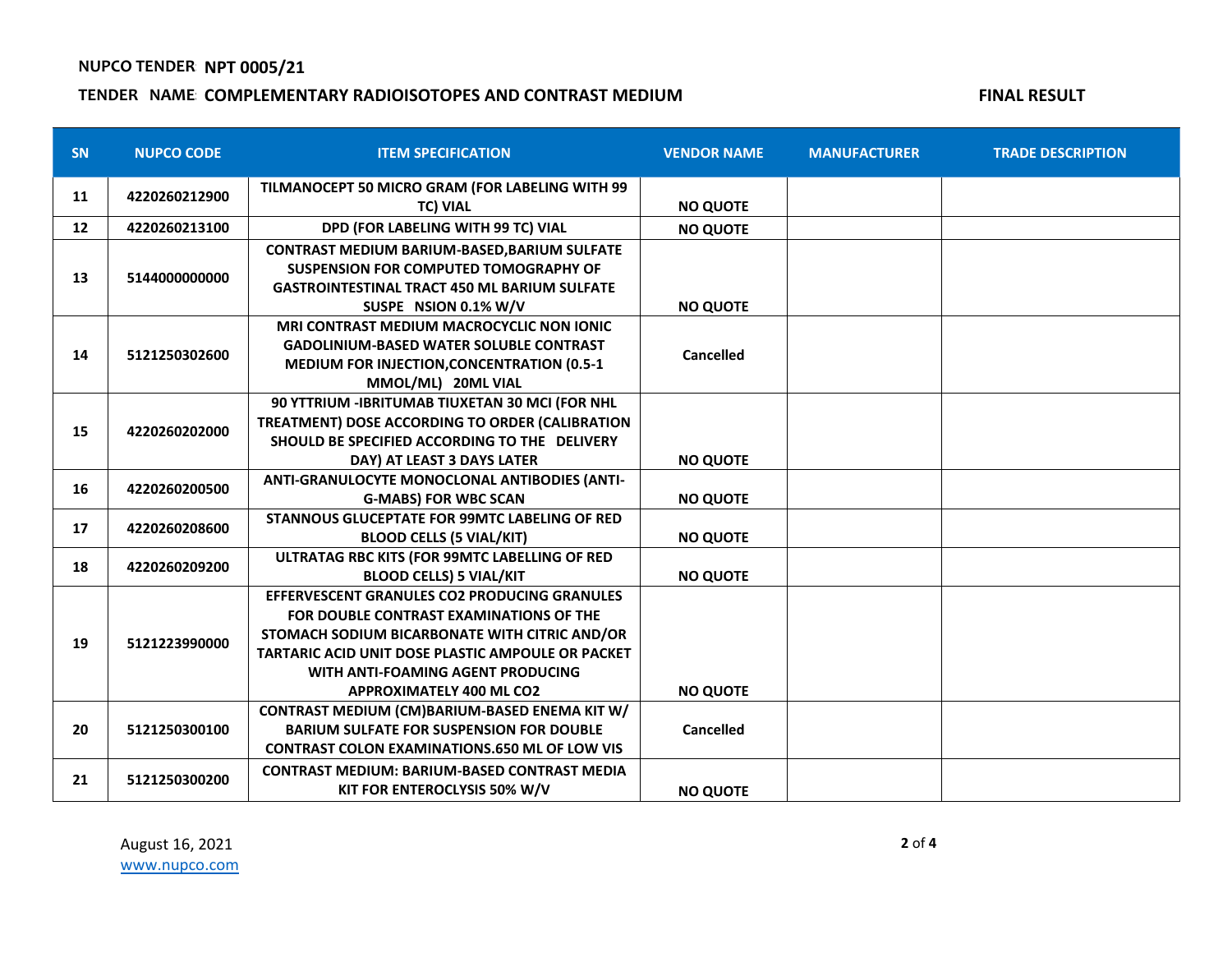# **NUPCO TENDER: NPT 0005/21**

### **TENDER NAME: COMPLEMENTARY RADIOISOTOPES AND CONTRAST MEDIUM FINAL RESULT FINAL RESULT**

| <b>SN</b> | <b>NUPCO CODE</b> | <b>ITEM SPECIFICATION</b>                                                                                                                                                                                                                                                            | <b>VENDOR NAME</b>                                  | <b>MANUFACTURER</b> | <b>TRADE DESCRIPTION</b>                             |
|-----------|-------------------|--------------------------------------------------------------------------------------------------------------------------------------------------------------------------------------------------------------------------------------------------------------------------------------|-----------------------------------------------------|---------------------|------------------------------------------------------|
| 22        | 5121250300400     | CONTRAST MEDIUM (CM) BARIUM-BASED.BARIUM<br>SULFATE SUSPENSION FOR DOUBLE CONTRAST COLON<br><b>EXAMINATIONS, 1900 ML BARIUM SULFATE SUSPENSIO</b>                                                                                                                                    | Cancelled                                           |                     |                                                      |
| 23        | 5121250302500     | CONTRAST MEDIUM (CM).BARIUM -BASED,ENEMA KIT<br>W/BARIUM SULFATE SUSPENSION FOR CT<br><b>EXAMINATIONS OF THE GASTROINTESTINAL TRACT.400</b><br>ML OF BARIUM SULFATE SUSPENSION 1.3% W/V IN<br>ABAG WITH SCREW CAP FITTINGS, 60" OF1/2 ' TUBING<br>WITH CAP ASSEBLY AND ATTACHED SAFE | Cancelled                                           |                     |                                                      |
| 24        | 4111621000100     | FLUID, BREATH COLLECTION, UREA BREATH TEST, PYTEST                                                                                                                                                                                                                                   | Dar Al-Zahrawi<br><b>Medical Company -</b><br>Orig- | <b>TRIMED</b>       | <b>FLUID BREATH COLLECTION</b><br><b>BREATH TEST</b> |
| 25        | 4220186202700     | LINKFILL 160 PROLONGATEUR 160CM OR EQUIVALENT,<br><b>FOR FLOWSENS INJECTOR</b>                                                                                                                                                                                                       | <b>NO QUOTE</b>                                     |                     |                                                      |
| 26        | 4220400300400     | 90 Y CHLORIDE 100 MCI (FOR THERAPY) (CALIBRATION<br>SHOULD BE SPECIFIED ACCORDING TO THE DELIVERY<br>DAY) AT LEAST 1 DAY LATER                                                                                                                                                       | <b>NO QUOTE</b>                                     |                     |                                                      |
| 27        | 4220260300100     | DPD (FOR LABELING WITH 99 TC) VIAL                                                                                                                                                                                                                                                   | <b>NO QUOTE</b>                                     |                     |                                                      |
| 28        | 4220260300200     | DPD (FOR LABELING WITH 99 TC) VIAL                                                                                                                                                                                                                                                   | <b>NO QUOTE</b>                                     |                     |                                                      |
| 29        | 4220401200000     | 90 Y CHLORIDE 100 MCI (FOR THERAPY) (CALIBRATION<br>SHOULD BE SPECIFIED ACCORDING TO THE DELIVERY<br>DAY) AT LEAST 1 DAY LATER                                                                                                                                                       | <b>NO QUOTE</b>                                     |                     |                                                      |
| 30        | 4220186201300     | SET, SYRINGE, ELS 200 ML CT WITH FILLING TUBE, FOR<br><b>TOSHIBA INJECTOR</b>                                                                                                                                                                                                        | <b>NO QUOTE</b>                                     |                     |                                                      |
| 31        | 4220186201400     | SET, SYRINGE, ELS 200 ML CT WITH FILLING TUBE, FOR<br><b>TOSHIBA INJECTOR</b>                                                                                                                                                                                                        | <b>NO QUOTE</b>                                     |                     |                                                      |
| 32        | 5144270000000     | CONTRAST MEDIUM, ULTRASOUND, INJECTABLE<br><b>SUSPENSION FOR INTRAVENOUS USE AND INTRAVESICAL</b><br>USE (ULTRASONOGRAPHY OF THE LIVER AND URINAR Y<br><b>TRACT FOR ADULT AND PEDIATRIC)</b>                                                                                         | <b>NO QUOTE</b>                                     |                     |                                                      |
| 33        | 4220186202000     | SET, SYRINGE, ELS 200 ML CT WITH FILLING TUBE, FOR<br><b>TOSHIBA INJECTOR</b>                                                                                                                                                                                                        | <b>Cancelled</b>                                    |                     |                                                      |